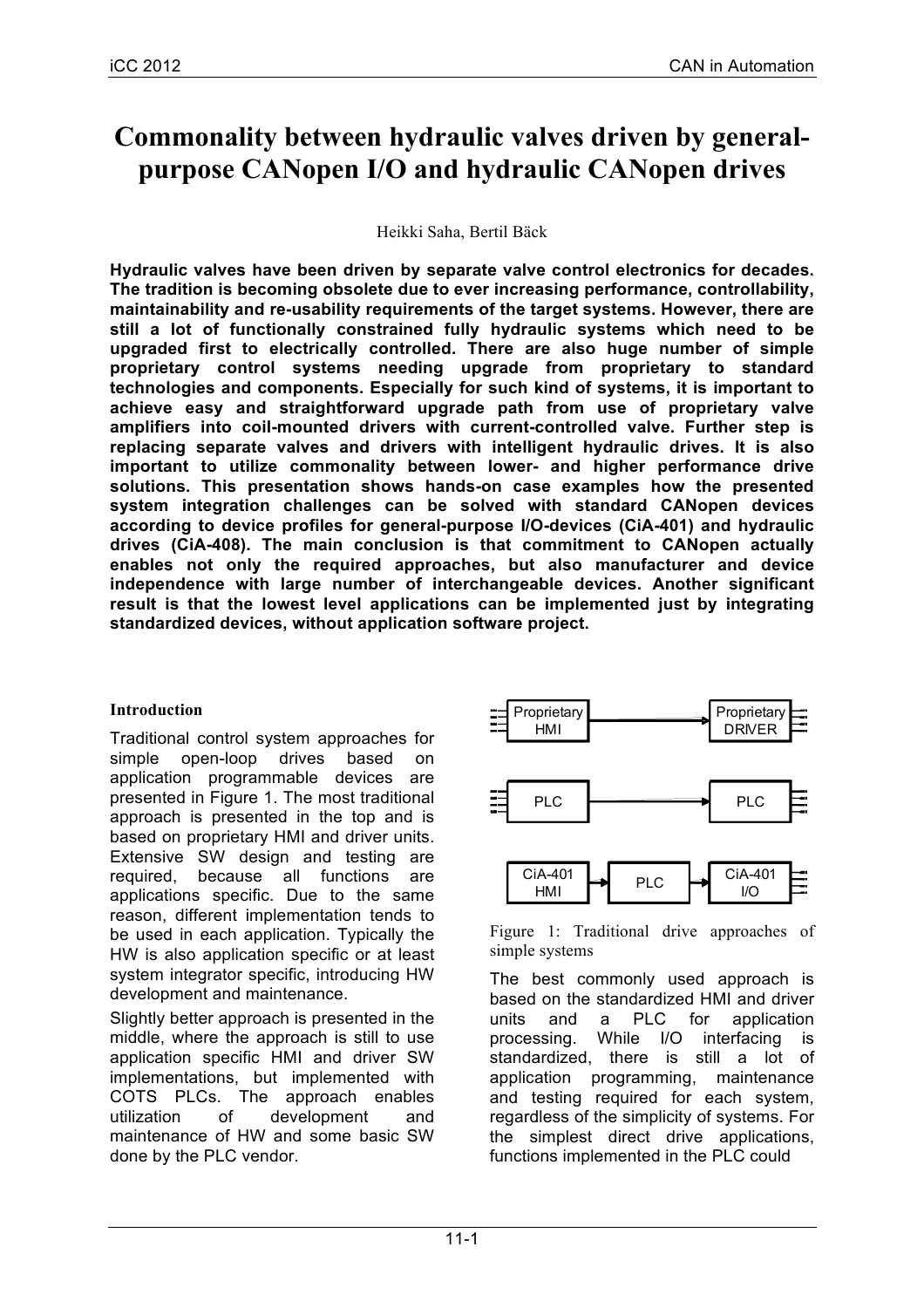be replaced with function provided by standard I/O-devices /7/ or intelligent hydraulic valves /10/.

This paper presents how to stop the wasting of resources for developing and testing of functions, which are commonly supported by COTS device vendors. This paper also presents how commonalities between general-purpose I/O-devices and intelligent hydraulic valves can be utilized for implementing different levels of functionality without changing the primary integration interfaces.

The simplest open-loop drives are presented first. Three different options for drives are show to emphasize the functional commonalities and flexibility of the approach. Next, monitoring capabilities between the presented options are compared to clarify the achievable dependability of each option. Standard HMI functions are presented after the drive options. The last sections present, how more complex system variants can be derived by adding sensors and PLC based on the increased system requirements.

## **Simple CANopen approaches**

Figure 2 presents simpler approaches for simple open-loop drive applications. Widely supported CANopen device profiles for generic I/O-devices and hydraulic valves make these approaches very attractive. All approaches enable implementation of flexible implementations without application programming. Instead, only system design according to standardized process is required /4/ /5/.

The topmost approach has one major problem caused by discrete I/O-cables. Significant part of the instrumentation is outside the onboard diagnostics capabilities and neither exact error category nor exact location can be determined by the system.

The middle approach is based on singlecoil drivers directly mounted on the coils, which mainly solves the diagnostics inaccuracy problem by removing the discrete cables.

The bottom approach is based on a driver and control electronics integrated into valves. Integrated electronics has an access to the valve itself and is able to provide exact and detailed information of the valve behavior.



Figure 2: Improved drive approaches of simple systems

## **General-purpose CANopen I/O devices**

CiA-401 defines the simplest interface – presented in Figure 3 – for driving on/off or proportional valves. Due to the simplicity, also driver error management is based on a simple state-machine consisting of two states /7/. Solution is powerful, especially when standardized error value parameter object is supported. It enables system integrator to define application-specific safe output value for error conditions.



Figure 3: CiA-401 error state machine

State-machine is required for keeping the driver safe. If only shutdown on error were used without a state transition, error may start to oscillate on and off and cause safety risks. With state-machine, error turns the device to a dedicated error state, where it remains until the exit condition is met. Such a mechanism prevents safety risks caused by errors oscillating on and off, and error recoveries hidden from the rest of the system.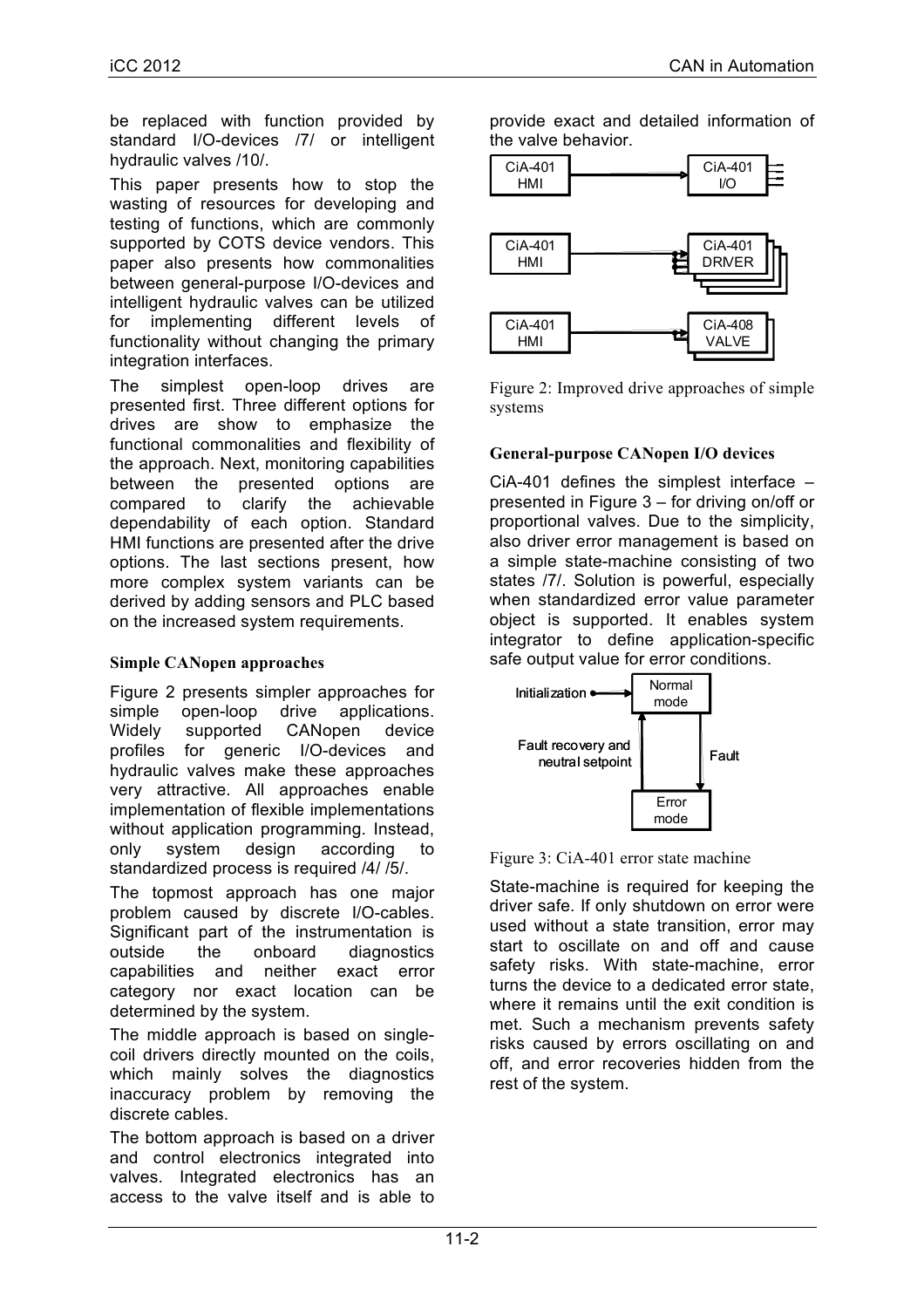

Figure 4: Simplified block diagram of a CiA-401 compliant valve driver

Blocks with solid lines are standardized by CiA-401 /7/. Blocks with dotted lines are required for valve drivers, but they do not violate the device profile, they just provide additional features beyond the I/O interface. Most of the parameters follow directly CiA-401. Default setpoint signal type is INTEGER16, which is also default type in CiA-408 compatible valves. The combination of feedback signals provides error mode feedback. Error mode is optional from CiA-401 point of view but it is a necessary safety function from system point of view.

## **CANopen-compliant valves**

While generic I/O-devices are simple, CiA-408 compliant hydraulic valves /10/ can have more flexible control behavior and error management, based on device state machine presented in Figure 5.

The most important configurable parameter is *DeviceLocal*, which enables optional use of automatic device state transitions instead of remote state control. Such configuration enables the valves to automatically enter *DeviceModeActive* after startup and an error recovery requiring only a neutral setpoint /10/. Thus, in simple open-loop drive applications valves can be used in a similar way than I/O-devices. The main consequence is that most of the simple systems can be implemented without time consuming and expensive application programming.

Figure 6 presents a simplified structure of CiA-408 compliant valves /10/. Most of the blocks are conditional – if functionality is supported, then it shall be implemented according to CiA-408. Thick arrows define signal paths, where may exist multiple signals.



Figure 5: CiA-408 device state machine with only most essential state transitions documented

*Device control* and *program control* blocks manage the operating principles of the valve – e.g. a selection between local and remote control and control-mode of the internal controller /10/.

Each control mode has dedicated group of blocks – *setpoint conditioning* – for adapting the setpoint signal to the system requirements. Its sub-function provide same or more flexible behavior than offset and gain in I/O-devices. Valve calibration and compensation functions fall under *output conditioning* and *actual value conditioning* provides a standardized interface for calibration data of integrated feedback sensors /10/.



Figure 6: Simplified block diagram of a CiA-408 compliant valve

*Target window monitoring* and *control monitoring* blocks provide standardized monitoring functions for the integrated controller. Controller algorithms are outside the scope of CiA-408, which clearly points the area for competition –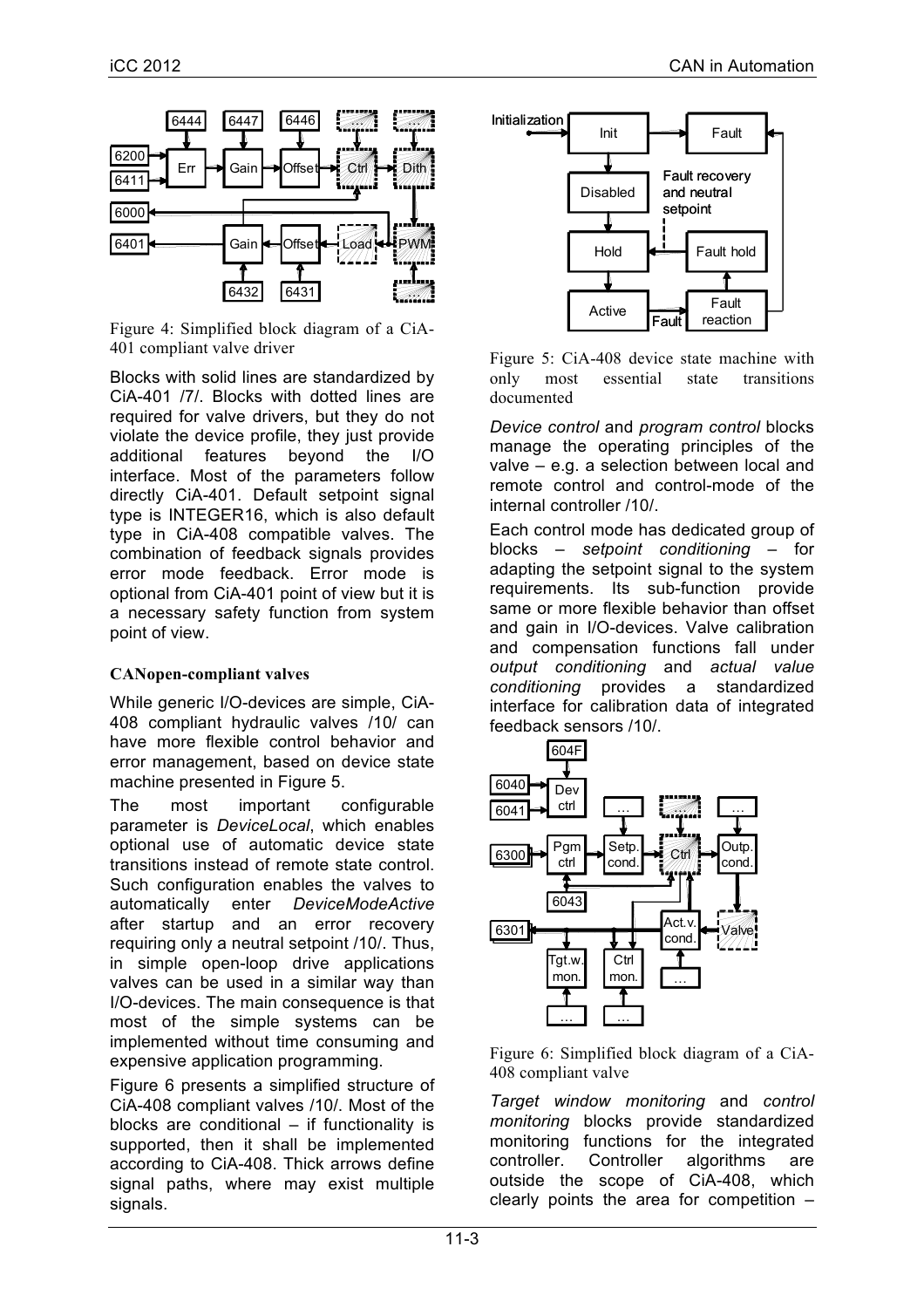control performance instead of interface /10/.

#### **Monitoring issues**

Detailed view for physical interfacing of the valves is presented in Figure 7. The topmost variant presents the most traditional approach, where separate I/O devices are installed apart from the valves. Cables are the weakest components, because of the unidirectional analog signaling principle. I/O-device is not able to determine exactly, what kind of failure exists and where. The average diagnostics inaccuracy is few meters.

The second approach in the middle presents an improved approach with single coil drivers mounted directly to the coils. Main benefit is that there are no more cables between drivers and coils, which significantly increase the accuracy of diagnostics – diagnostics inaccuracy drops down to few centimeters. Furthermore, required assembly work and service effort can be reduced due to simplified cabling. Furthermore, simplified cabling significantly improves assembly and service work by reducing number of errors.

The third approach in the bottom presents the control electronics integrated to the valve. System integrator attachable connections between valve driver or controller and the coils do not exist anymore. Moreover, integrated electronics can have direct access to several measurement points of the valve itself. Thus, diagnostics capabilities cover the coils and also the hydraulic parts of the valve. Setpoint and status signals are compatible between CiA-401 and CiA-408.



Figure 7: Diagnostics capabilities in different approaches

Very basic CANopen communication services provide extensive fault monitoring features. NMT state-machine together with NMT- and heartbeat-protocols provides the most basic device monitoring for both startup phase /2/ /3/ and run-time /1/ /2/. RPDO timeout monitoring provides fast and reliable validity information for setpoint signals /1/. Application layer state-machine can not be used, because single directional valve needs two drivers.

Properly configured error behavior supplements the presented methods. After detecting e.g. communication or device failure the device can change its NMTstate, which is continuously updated to the whole network with heartbeat protocol. In the case of device error, invalid signal values can be blocked inside the device by setting the device to NMT stopped state, in which the device is not allowed to transmit any process data /1/.

## **CANopen HMI**

Following CiA-401 in the valve drives was presented earlier in this paper. The same device profile also applies for the HMIs. HMI in this context means joysticks, pedals, buttons and indicator lights /7/. The basic idea remains unchanged – following standardized basic structure and interfaces provides vendor- and productindependent implementations.



Figure 8: Simplified block-diagram of a CiA-401 compatible HMI

A simplified block diagram of CiA-401 compliant HMIs /7/ is presented in Figure 8. Joystick interface is the most essential one. To be able to hide analog joysticks behind the standardized interface, certain functional blocks are required. Nonlinearities of the potentiometers and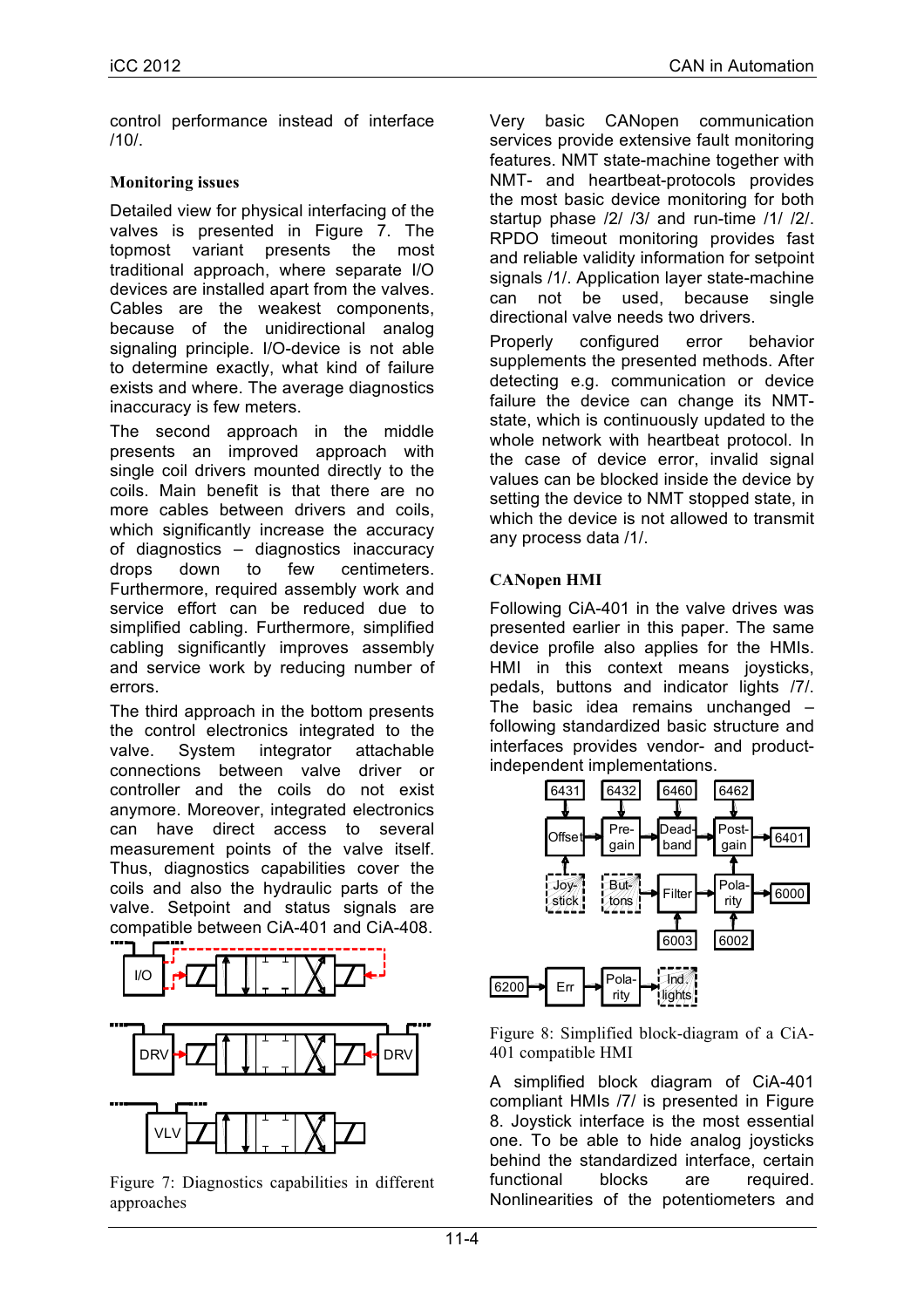inaccurate mechanical center points are compensated with *Offset* and *Pre-gain*. Because output of *Deadband* varies from zero to maximum – deadband, additional *Post-gain* is required to make the output signal reach the maximum values.

Indicator outputs are very simple. Error block is needed for enabling application specific error states for the indicator lights. Polarity control improves the adaptability further by enabling the use of either activehigh or active-low signals  $/7/$ .

## **More complex systems**

There will often be a need for more complex product variants or products at some point. Then it is important that maximum number or components – both hardware and software – can be re-used. If very simple open-loop direct drive systems need to be improved with application specific functions, application processing platform – e.g. PLC or display – can just be added. Very important notice is that application requirements actually define the system complexity, not CANopen.



Figure 9: Improved drive approaches of complex systems

If a PLC exists in the system, various sequences, application state-machines and control loops can be implemented. When a PLC is controlling the CiA-408 compliant valves, it is recommended to use remote device control to prevent unintentional system actions before intentional clear of errors. CiA-408 device state-machine is a standardized application level safeguard providing more flexible functionality than the simple CiA-401 error state machine /7/ /10/.

If additional measurements are required, system can be expanded by connecting additional sensors /8/ /9/ /11/. Figure 9 presents an example, how a system based on HMI and valve drivers or valves can be expanded just by adding a PLC and some sensors.

## **NMT-master**

In very simple direct drive applications, HMI is a logical device to support NMTmaster functionality. In more complex systems it is better to assign the PLC as an NMT-master. Then the PLC application can also use default SDO-channels for parameter accesses, if required by the NMT-startup routine or applications. It is recommended to use only the default SDO-channels for maximizing the compatibility, because all CANopen devices do not support additional SDOchannels.

Various approaches can be selected for NMT-startup, depending on the system compatibility and safety requirements /2/ /3/. The simplest approach to use *NMT reset communication* for all nodes and *NMT start all nodes* is absolutely prohibited, because such approach does not support any protection against system inconsistency. If there are devices, which do not belong to the system configuration, they are started. Also valid nodes with invalid node-IDs are started.

The most compatible approach is to just start up the devices individually /2/. There is a risk, that if a wrong device exists at valid node-ID, the system will start without noticing the invalid system setup. The probability of such errors can be strongly reduced by following the CANopen system management process in the systems configuration design and management.

Much safer system startup can be reached, when device type of each device is checked during the startup. Such approach provides maximum manageable compatibility – each device need to be only correct type /2/. Most device profiles use additional information field in a clever way by providing more detailed information of the device structure or class /7/ /8/ /9/ /10/ /11/. However, the system consistency is mostly managed by the system management process /4/ /5/.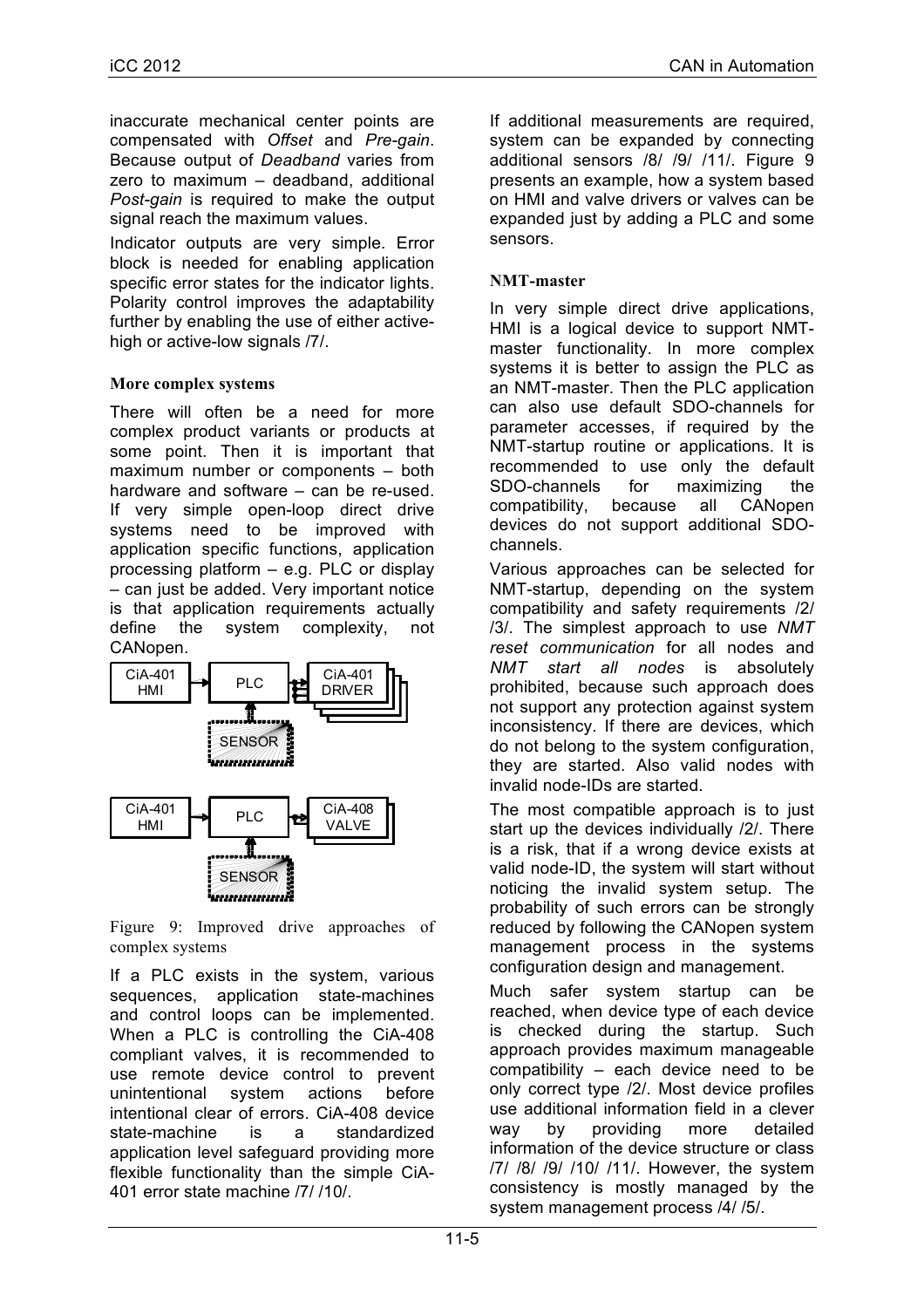More detailed device identity checks – defined in CiA-302-3 – can be activated, but the more detailed checks are used the less different components can be used as drop-in spare parts /3/. Again, application requirements introduce the constraints, not CANopen or its device profiles.

It is also possible to start the system in CANopen level without any checks and let the application  $-$  if any  $-$  to perform the checks. It is not recommended, because there does not exist a standardized process for transferring configuration information. It is also a troubleshooting nightmare, because of the proprietary behavior.

#### **Parameter management**

Parameter management is straightforward, but only as long as CANopen system management process /2/ /6/ /12/ is followed. In very simple systems, all parameter values are set offline and loaded to the nodes during system assembly and spare part change. If field calibration or system specific device parameters need to be modified, external tool is needed. Parameter categories are listed briefly in Table 1.

| Category                          | <b>Description</b>  |
|-----------------------------------|---------------------|
| Calibration                       | Factory calibration |
| parameters                        | values              |
| Run-time adjustable<br>parameters | Optional field      |
|                                   | calibration values  |
|                                   | Optional system     |
|                                   | specific device     |
|                                   | parameter values    |
| Off-line adjustable<br>parameters | Position specific   |
|                                   | device parameter    |
|                                   | values              |
|                                   | Position specific   |
|                                   | communication       |
|                                   | parameters          |

Table 1: Parameter categories

When a PLC or other device supports parameter modifications, two more challenges occur. First, how to define which parameters can be modified? Publishing all parameters will consume too much memory and too many parameters will confuse the operators. Second, how to manage parameter attributes, such as minimum, maximum and default values? One can see from Table 1, that majority of the parameters need to be written only before installation. Only minimum set of parameters need to be accessed run-time. CANopen system management process solves both of the presented challenges. but it is outside the scope of this paper. Interested readers can learn more from literature /4/ /5/ /6/ /12/ /13/.

## **Maintenance**

Previous sections described how development effort of very simple systems can be minimized by utilizing CANopen concepts. Required maintenance effort can also be reduced significantly. Because very simple systems can be implemented without application programming, all application SW maintenance and testing effort can be saved. Instead, device vendors maintain and test the devices. Because of higher production quantities of the standard components, maintenance and testing cost for single device is much lower than with application specific devices.

In very simple systems, the system design consists of parameter values stored in standardized design files. In application SW based approach majority of the design is in application SW source code, which always contains something target HW and compiler specific parts. It is obvious, that standard design files defining the detailed operation of standardized devices are easier and more efficient to maintain in the long term.

There is interesting evolution going on in hydraulic valves. Currently there are various traditional analog integration interfaces – multiple current ranges, ratiometric voltage and standard voltage or current signals. Only standardized integration interface enables the use of best valves for each application, without a need for dedicated drivers for each valve type. Standardized integration interface is also the best approach to prepare for rapid adoption of the future valve technologies and to ensure the component availability in production and service.